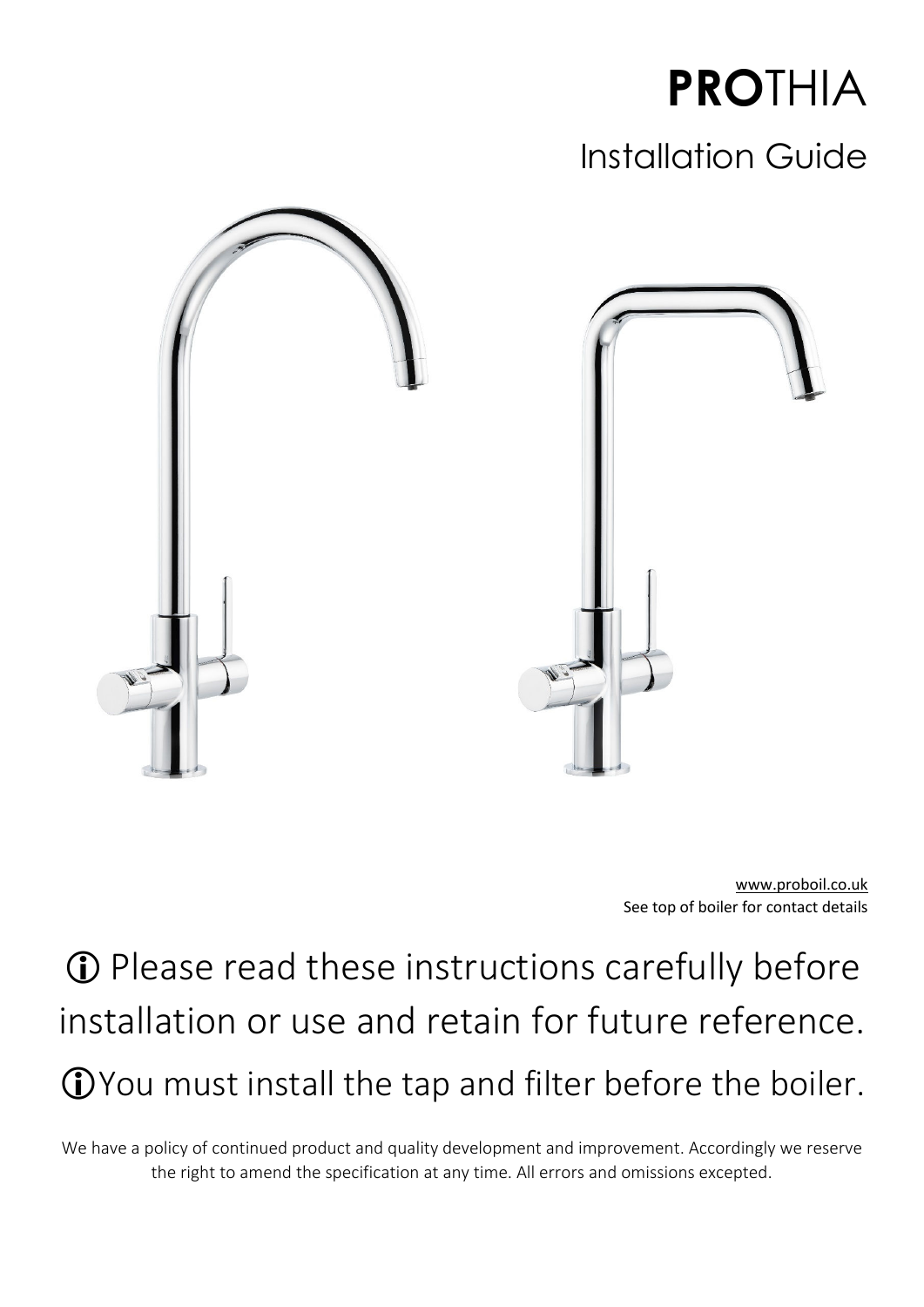

 $\hat{\boldsymbol{x}}$ service, maintenance or care consideration.

⚠ A technical or safety consideration or warning of hazardous situation with regard to life and property.

## Using the product

Thank you for choosing this product. Reading this guide will ensure that the product is used safely and will give its best performance.

### ⚠ WARNING: THIS APPLIANCE CAN BE USED BY CHILDREN AGED FROM 8 YEARS AND ABOVE AND PERSONS WITH REDUCED PHYSICAL, SENSORY OR MENTAL CAPABILITIES OR LACK OF EXPERIENCE AND KNOWLEDGE ONLY IF THEY HAVE BEEN GIVEN SUPERVISION OR INSTRUCTION CONCERNING USE OF THE APPLIANCE IN A SAFE WAY AND HAVE UNDERSTOOD THE HAZARDS INVOLVED. CHILDREN SHALL NOT PLAY WITH THE APPLIANCE. CLEANING AND USER MAINTENANCE SHALL NOT BE MADE BY CHILDREN. ALL WIRING AND INSTALLATION MUST BE SUPERVISED BY A SUITABLY QUALIFIED PERSON.

. Please also fully read and understand the boiler user instructions before use.

 It is normal for the hot water to take a moment to both dispense upon each use and stop fully after the handle is closed as water remains within the product.

⚠ Do not add to, exchange or modify any component of the boiler or mixer tap, only genuine parts must be used. The spout exit or any part of the system must not include any additional third-party adaptors, components or connections that will add resistance or modify the system.

 $\hat{\boldsymbol{x}}$ The installation should be periodically checked for damage, if the property is left unattended for a prolonged period we recommend isolating water supplies and switching off the boiler at the mains socket. On reconnection flush thoroughly.

 $\hat{\mathbf{x}}$ Clean the tap with a damp soft cloth and a mild dish soap to remove any grease marks created during installation as per the care instructions.

Each time the product is used you should flush a small amount of boiled water through before use, typically this can be used to preheat your cup, if unused for extended periods then flush the product a longer time.



This tap has been designed to have a spout rotation range of 180°.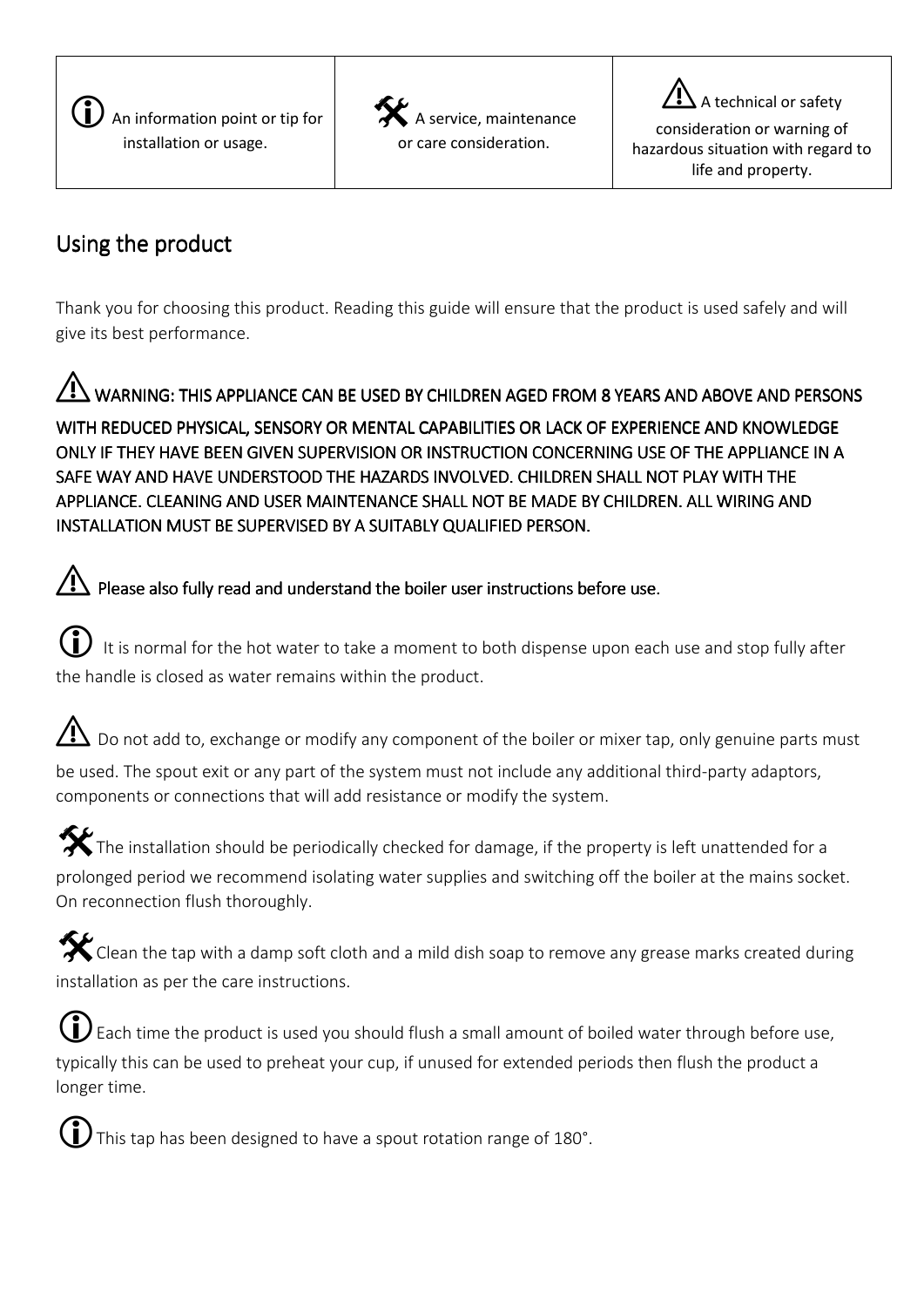#### Your tap can dispense 3 types of water:

- Hot (boiled) filtered water Slide the hot (boiling) button across horizontally (Fig. 2) and then simultaneously turn the handle backwards (Fig. 3), the further backwards the handle is turned the greater the flow. It is normal for the hot water to take a moment to start and stop dispensing as the water empties from the product after use.
- Hot & Cold (domestic) water This is delivered when the right-side handle is tilted right (Fig. 4) to increase flow. Cold water is 45° backwards position becoming warmer as the handle is rotated forwards (Fig. 4).



### **Care instructions for your kitchen tap mixer**

To maintain the appearance of this tap, ensure that it is regularly cleaned only using a clean, soft damp cloth. A solution of warm water and a mild liquid detergent may be used where necessary, and then the fitting rinsed thoroughly and wiped dry. Any other cleaning action will invalidate your warranty.

Abrasive cleaners, scouring cleaners and acidic cleaners must not be used under any circumstances. Avoid contact with all solvents (including chlorinated solvents, ketones or acetones as these may result in surface deterioration or etching). Also avoid contact with any harsh household chemicals such as oven cleaners, drain cleaners, rust removers, paint strippers and toilet bowl cleaners, bar keepers friend or Brasso.

Where the tap has a removable aerator on the spout exit it can be removed and cleaned periodically to maintain optimum flow performance and remove any limescale, when reattaching please ensure to reconnect the center stem of the aerator to the center spout flexible tube fully.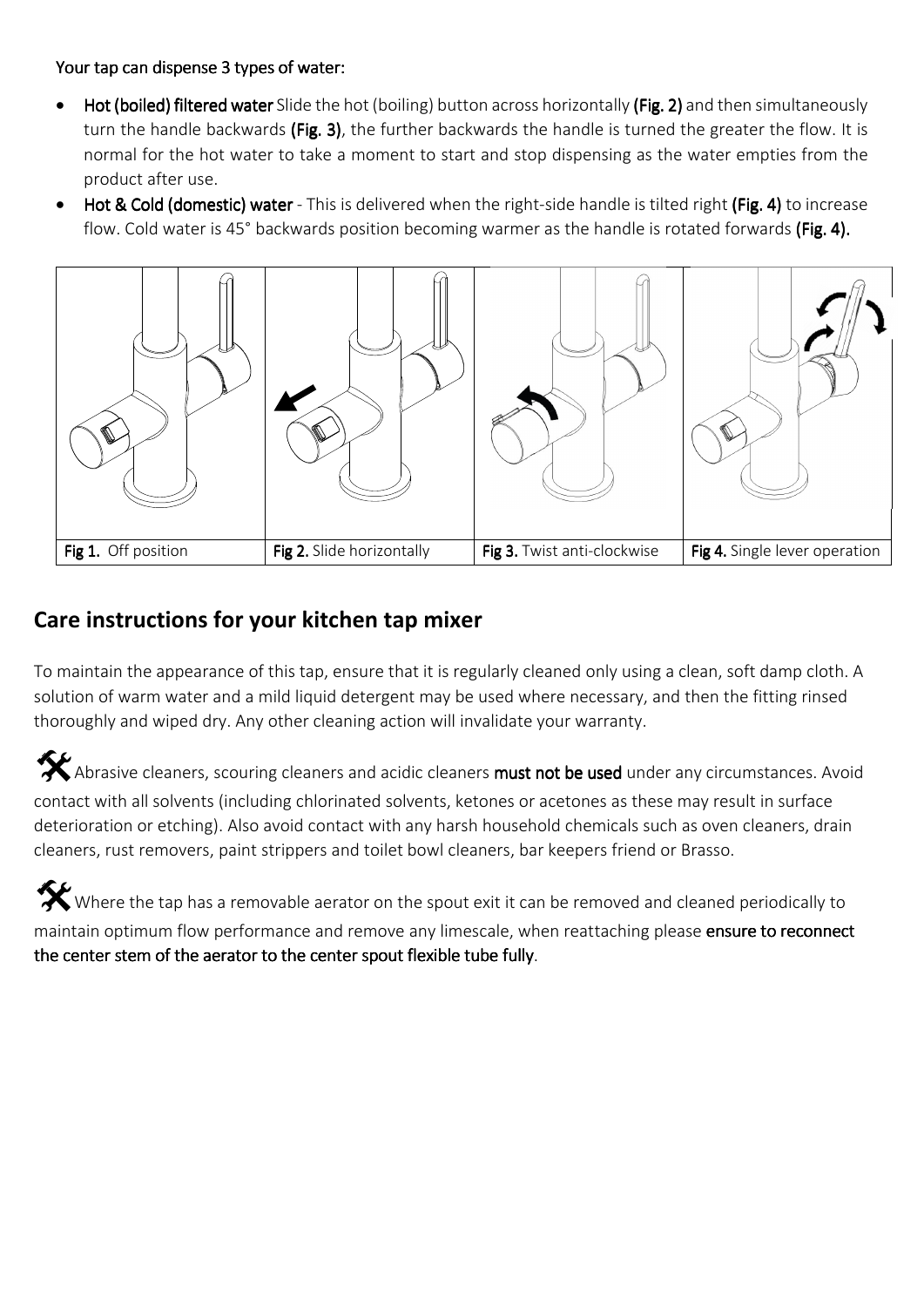## Tap Warranty Terms and Conditions

In the unlikely event that you should experience any defect in the materials or workmanship of your new Abode mixer within 5 years of purchase, the purchaser's sole remedy shall be the replacement (at the manufacturer's discretion) of all or any part of the product that is defective. All working parts and valves are guaranteed for a period of 5 years from purchase. Decorative surface finishes and O-rings are guaranteed for 1 year from the date of purchase provided that our advice concerning care has been observed and no scouring agents have been used. This is provided that the mixer or tap has been used for normal domestic purposes and that the care, installation and maintenance instructions have been observed. The warranty extends to the original purchaser only.

Marks, scuffs and scratches caused by improper installation or accidental damage are not covered by this guarantee. Neither are shade variations or any damage or defect caused by incorrect installation or abuse of the fitting.

As we are continuously improving and developing our range of products, finishes & colours, in the event of a valid claim, we may not be able to provide an identical replacement for the defective product throughout the guarantee period. Where an identical product is no longer available, we will supply the nearest equivalent from our then current product range. In assessing your claim, we must be given the opportunity to inspect the product as installed prior to removal. Any product returns must be packaged as received and complete.

No other warranties, express or implied, are made, including merchantability or fitness for a particular purpose. Under no circumstances shall the manufacturer be liable for any loss or damage arising from the purchase, use or inability to use this product, or for any special, indirect, incidental or consequential damages. No liability is accepted for consequential damage to other household fixtures, fittings or furnishings arising from this claim, even if attached to the product. No installer, dealer, agent or employee of Norcros Group (Holdings) Ltd. has the authority to modify the obligations or limitations of this warranty.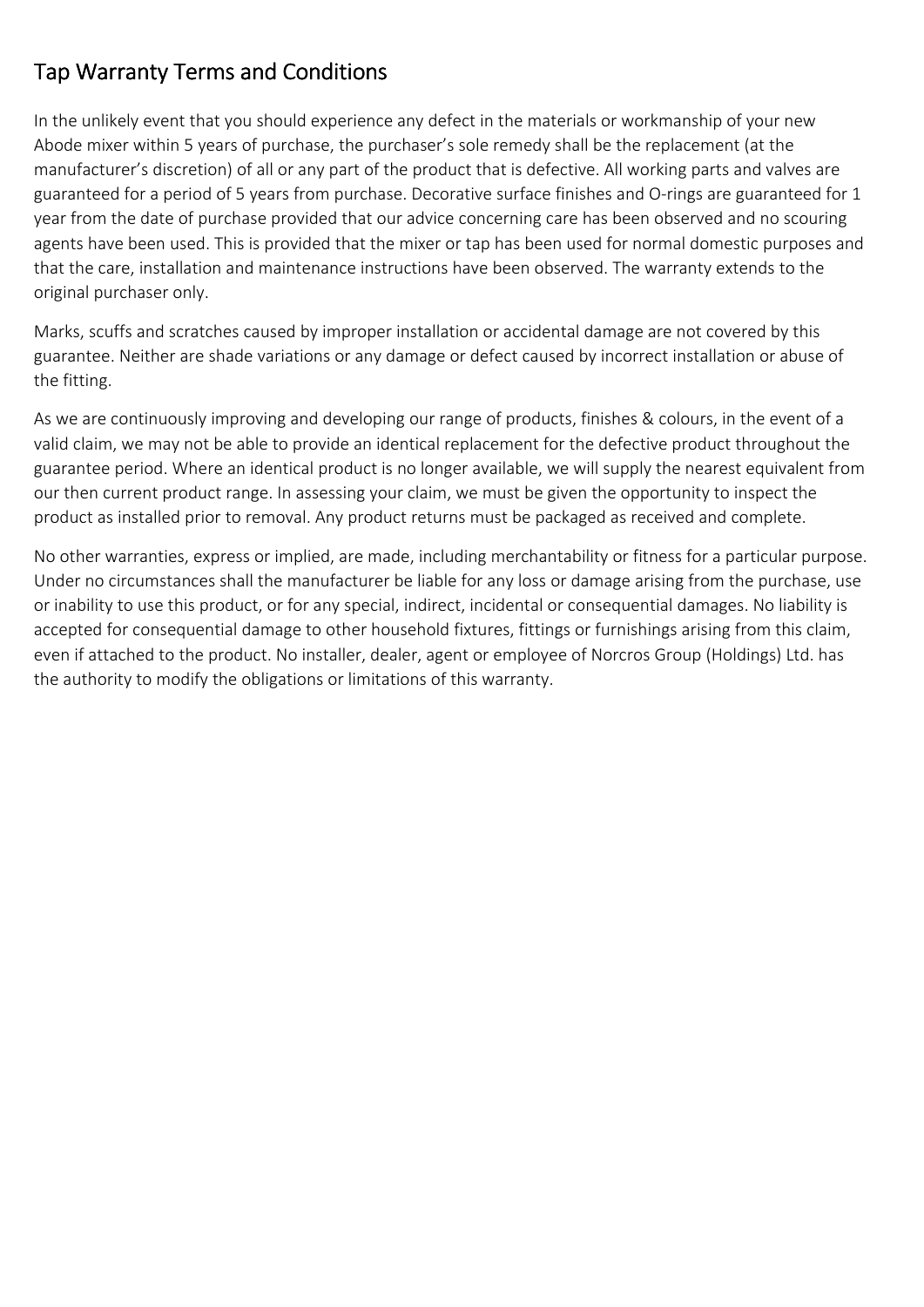## **Tap installation**

### **Important Technical Data**

| Minimum operating pressure (hot): 0.75 bar                                                          | Minimum operating pressure (cold): 1.5 bar    |  |
|-----------------------------------------------------------------------------------------------------|-----------------------------------------------|--|
| Maximum operating pressure: 5.5 bar*                                                                | Maximum domestic hot water temperature: 70°C* |  |
| Flow characteristics: Domestic Hot & Cold share<br>Recommended domestic hot water Temperature: 46°C |                                               |  |
| outer single flow spout.                                                                            |                                               |  |
| Boiled filtered water: Through centre spout channel.                                                |                                               |  |

 $\bigwedge^2$ \*If these temperatures or pressures are exceeded, even for short periods, damage can result. In these instances, a thermostatic mixing or pressure reducing valve should be installed.

⚠This product is manufactured in accordance with recognised European standards. Please ensure that your kitchen mixer is fitted in accordance with Local Water Byelaws. **Where hot and cold water mix within the tap, then suitable non return (check) valves should be installed to both the hot and cold supplies to prevent backflow**, a preinstalled non return valve on the cold supply flexi hose (B6) is already supplied (see

instructions key).

Hot and cold supply pressures should be as closely balanced as possible for best results. Supply pipes should maintain the maximum diameter until immediately before the fitting. The differential between the hot and cold water supply temperatures should be sufficient to allow correct mixing function.

 $\bigoplus$ These installation guidelines have been prepared for your direction and you must exercise due care at all

times. We do not accept responsibility for problems that may occur through improper installation. Whilst assembling the tap take care not to accidentally loosen any factory fixed assemblies.

This tap has been 100% assembly tested; therefore you may expect a small residual amount of water to remain in the tap when delivered. Any water marks can be removed using the care advice.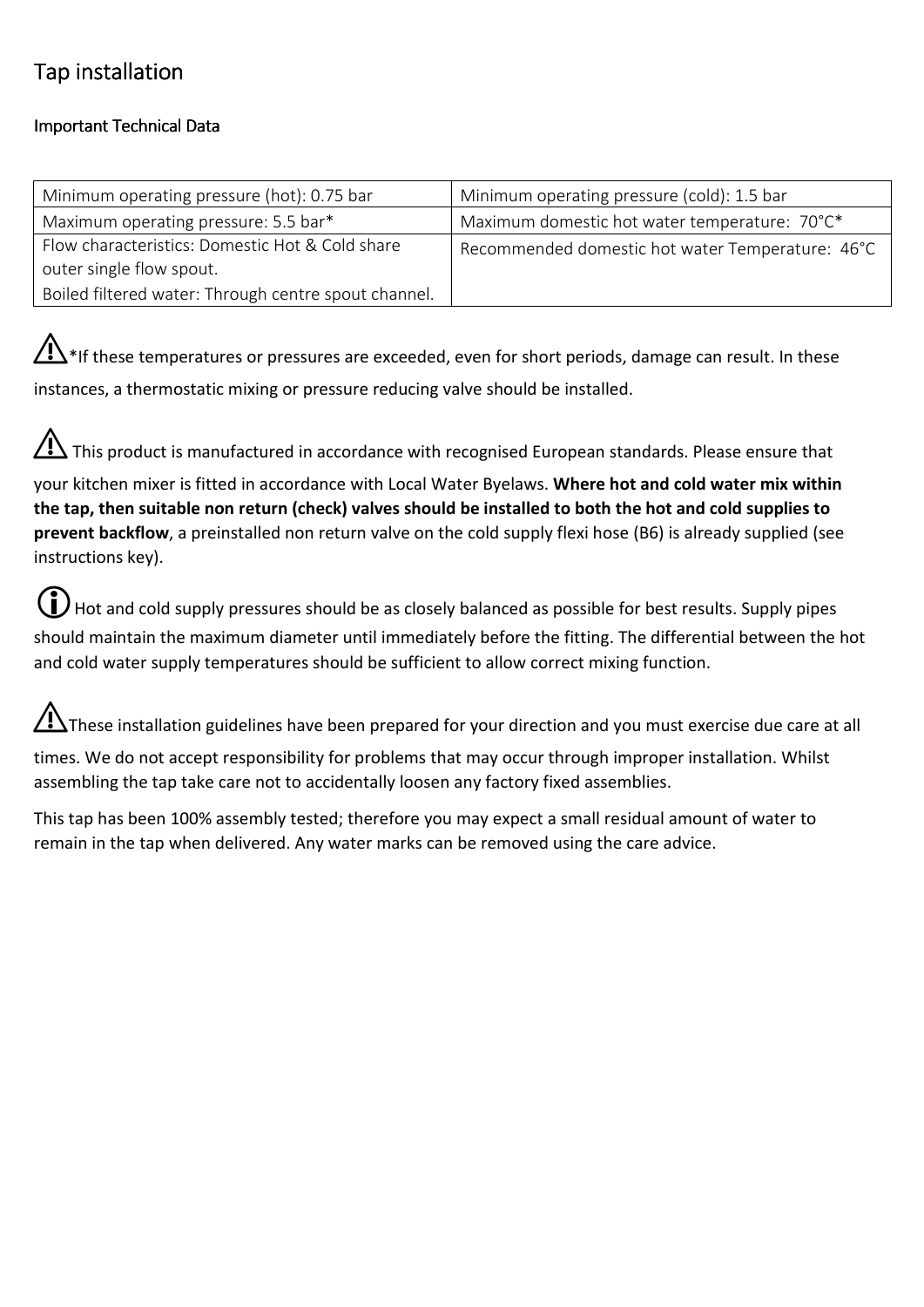## **Installation Preparation**

# $\triangle$  You must install the mixertap and filter before the boiler.

 $\Box$  Before installing the new mixer it is essential that you thoroughly flush through the supply pipes in order to remove any remaining solder, swarf or impurities from your system. Failure to carry out this simple procedure could cause problems or damage to the workings of the mixertap or boiler.

We recommend installing particle filters (not shown) and isolation valves (B6) to both the hot and cold feed pipes in an accessible position. This will help to prevent premature failure of the valves and ease any future maintenance.

 $\bf{\Delta}$  Ensure you have suitable domestic hot and cold water pressure before installing this product (see technical data).

 All parts should be removed from their packaging and inspected for any transport damage and completeness prior to installation.

 $\bf{(i)}$  Loosely position the tap, pipes and other principal supply components to check if any alterations to the existing supply pipework is required, if this is the case do this now.

⚠ Shut off your water heating system and ensure that your mains stopcock is closed. Open the lowest hot and cold taps in the house and allow the water to run until fully stopped.

If replacing an existing tap, remove the tap & clean the end of the feed pipes using wire wool, the tap hole area should be free from dirt and sealant.

This mixertap requires a Ø35mm tap hole.

This tap is designed to be installed in a worktop with a maximum thickness of 50mm.

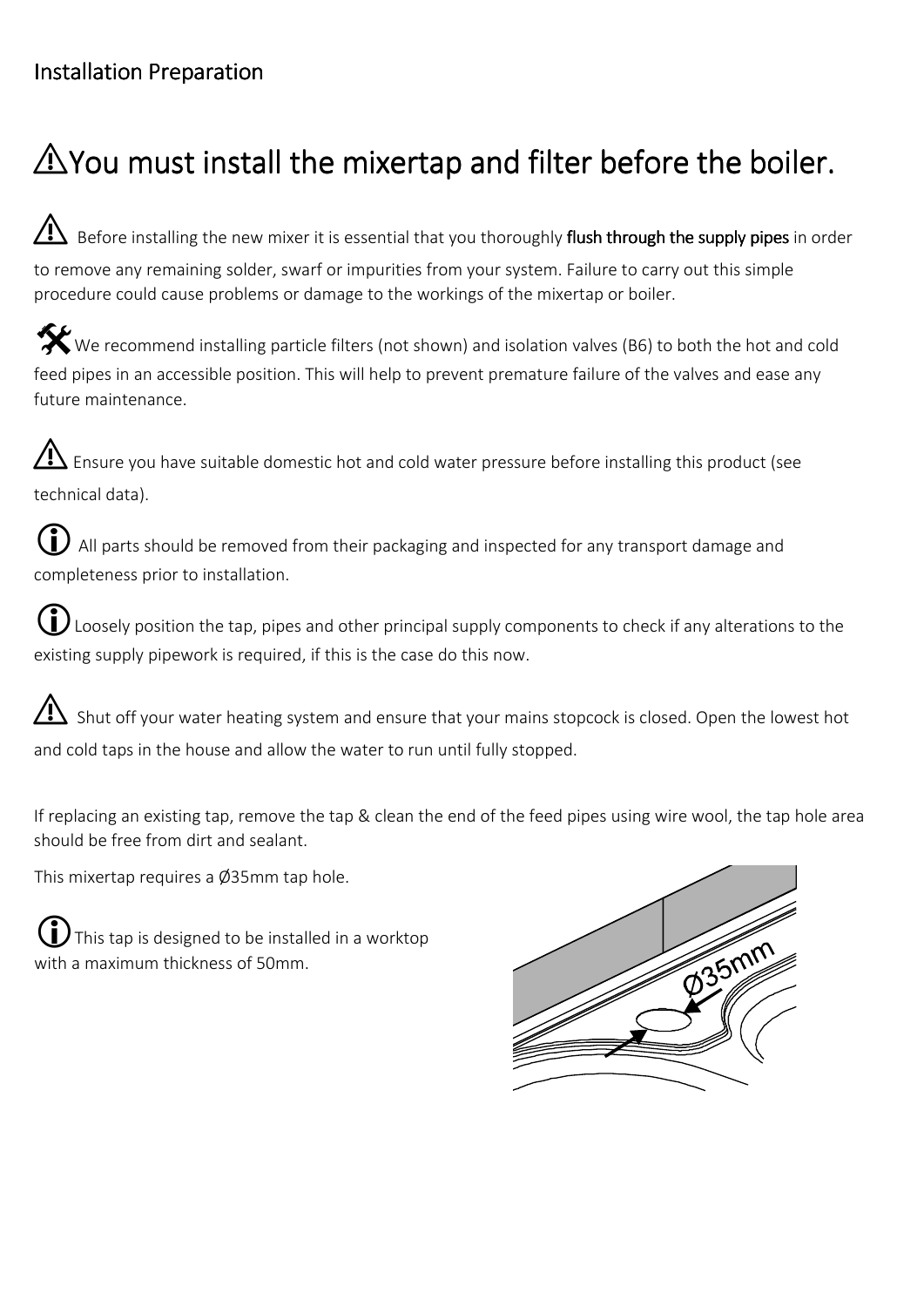### Parts and Contents

| Key             | Description                        | Qty            |
|-----------------|------------------------------------|----------------|
| A1              | Mixer tap                          | 1              |
| A2              | Base plinth                        | 1              |
| A3              | Base plinth seal                   | 1              |
| AA              | Sink or worktop (max. 50mm)        | 0              |
| A <sub>5</sub>  | White triangular plate (for use    | 1              |
|                 | with steel sinks only)             |                |
| A <sub>6</sub>  | Lower gasket                       | $\overline{1}$ |
| A7              | Metal horseshoe (M9)               | $\overline{1}$ |
| A8              | Fixing stud (M8 x 120mm)           | 1              |
| A9              | Fixing nut (M9)                    | 1              |
| <b>B1</b>       | Domestic hot in (from mains        | 1              |
|                 | feed) red banded flexible hose     |                |
|                 | M8 x 1/2"BSPF                      |                |
| B <sub>2</sub>  | Domestic cold in (from mains       | $\overline{1}$ |
|                 | feed) blue banded flexible hose    |                |
|                 | M8 x 1/2" BSPM                     |                |
| B <sub>3</sub>  | 15mm Olive                         | 0              |
| Β4              | 15mm nut                           | 0              |
| Β5              | 15mm pipe                          | 0              |
| <b>B6</b>       | 15mm isolation valve               | 0              |
| <b>B7</b>       | Non return valve (factory fitted   | 1              |
|                 | into flexible hose B2)             |                |
| $\overline{C1}$ | Cold out (from tap to filter)      | 1              |
|                 | flexible hose (M8 x 3/8"F)         |                |
| C <sub>2</sub>  | 14mm Ø fibre washer                | 1              |
| C <sub>3</sub>  | 3/8" M x ¼"F brass adaptor         | 1              |
| C4              | 1/4" NPT M x 1/4" pushfit          | 1              |
| C <sub>5</sub>  | 1/2" outside diameter plastic pipe | $1***$         |
| C <sub>6</sub>  | Filter bracket screw               | 1              |
| C <sub>7</sub>  | Filter bracket                     | 1              |
| C <sub>8</sub>  | Filter cartridge                   | 1              |
| C <sub>9</sub>  | 1/2" outside diameter plastic pipe | $1***$         |
|                 | (cut from C4)                      |                |
| D <sub>1</sub>  | Steaming hot water (from boiler    | 1              |
|                 | to tap) silicone tube              |                |
| D2              | 7mm spring steel clip              | 1              |
| D <sub>3</sub>  | 3/8"F(BSP) x 6mm barbed stem       | $\mathbf{1}$   |
|                 | brass adaptor                      |                |
| D <sub>4</sub>  | 14mm Ø fibre washer                | 1              |

**\*\*Part supplied with boiler pack, cut to form required lengths to and from filter and boiler, for the boiler parts list and connections please refer to the instructions supplied with the boiler for more detail.** 

 $\left($ 

(c **C8** 

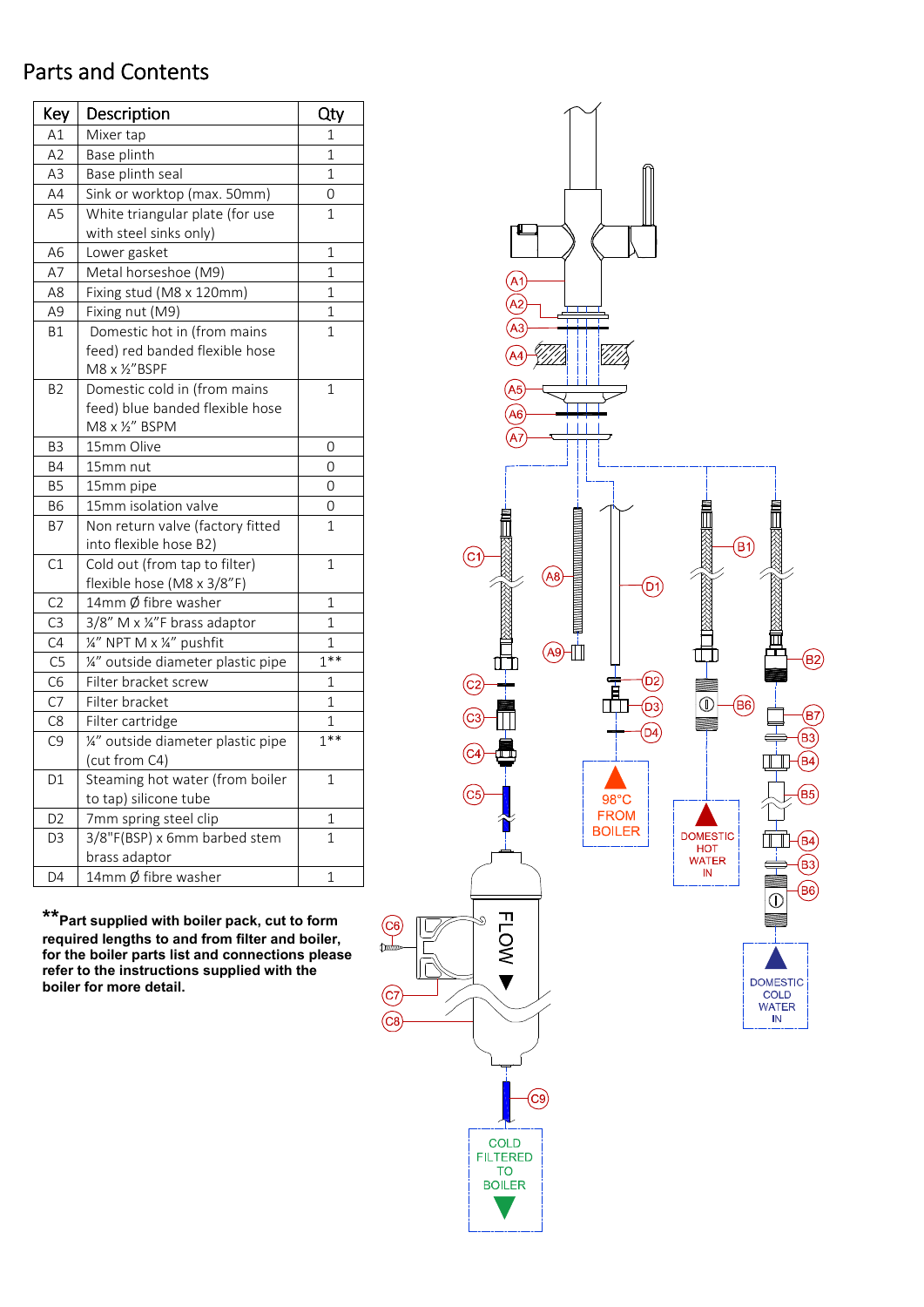## Install the tap:

This diagram shows the view of the base of the tap (A1) with the 98°C water handle to the left of the body.

## ⚠ **YOU MUST CAREFULLY RESPECT THE INLETS AND OUTLETS AS SHOWN**



- 1. Screw the fixing stud (A8) into base of tap (A1) as shown on the diagram.
- 2. Place the base plinth (A2) and base plinth seal (A3) onto the base of the tap (A1).
- 3. Hand tighten the domestic hot in flexible hose (B1) as shown in the diagram.
- 4. Hand tighten the domestic cold in flexible hose (B2) as shown in the diagram.
- 5. Hand tighten the cold out flexible hose (C1) as shown in the diagram.
- 6. Place the tap (A1-A3) centrally and straight to the tap hole, passing the fixing stud (A8), flexi hoses (B1, B6, C1) and silicone tube (D1) through the tap hole.
- 7. Pass the lower gasket (A6) then the metal horseshoe (A7) over the fixing stud (A8). Note: only if the tap is to be fitted to a stainless steel sink then the white triangular plate (A5) can be fitted where shown to improve the stability of the tap.
- 8. Using a 13mm box spanner or small adjustable spanner tighten fixing nut (A9) onto the fixing stud (A8).
- 9. Screw pushfit (C4) into brass adaptor (C3).

#### We recommend using PTFE tape (do not use sealing compound) on the thread of the pushfit fittings to make a good seal without applying excessive force (which may damage the plastic pushfit if overtightened).

- 10. Screw pushfit (C4) and adaptor (C3) into the cold out flexible hose (C1) ensuring fibre washer (C2) is in place.
- 11. Connect the domestic hot water flexible hose (B1) to the hot water isolation valve (B6).
- 12. Connect the domestic cold water flexible hose (B2) to the cold water isolation valve (B6) using a section of 15mm pipe (B5) and compression nut (B4) and olive (B3). Note: Parts (B3, B4, B5 & B6) are not supplied.

### If your customer has a water softener installed you must attach cold water flexible hose (B2) to an unsoftened cold water source.

13. Compress (using pliers or similar) and pass spring clip (D2) over silicone tube (D1) then push barbed stem adaptor (D3) fully into silicone tube (D1), then compress and position the spring clip (D2) over both the middle of the barbed section of adaptor (D3) and silicone tube (D1).

Silicone hose (D1) can be cut to length if it is longer than required, we suggest this is only adjusted if needed after the installation of the boiler (after the boiler's output silicone tube has been cut to length).

14. Fibre washer (D4) will need to be inserted inside the threaded end of adaptor (D3) when connecting the tap to the boiler later in the installation, we suggest taping washer (D4) to adaptor (D3) until this time so it is not misplaced.